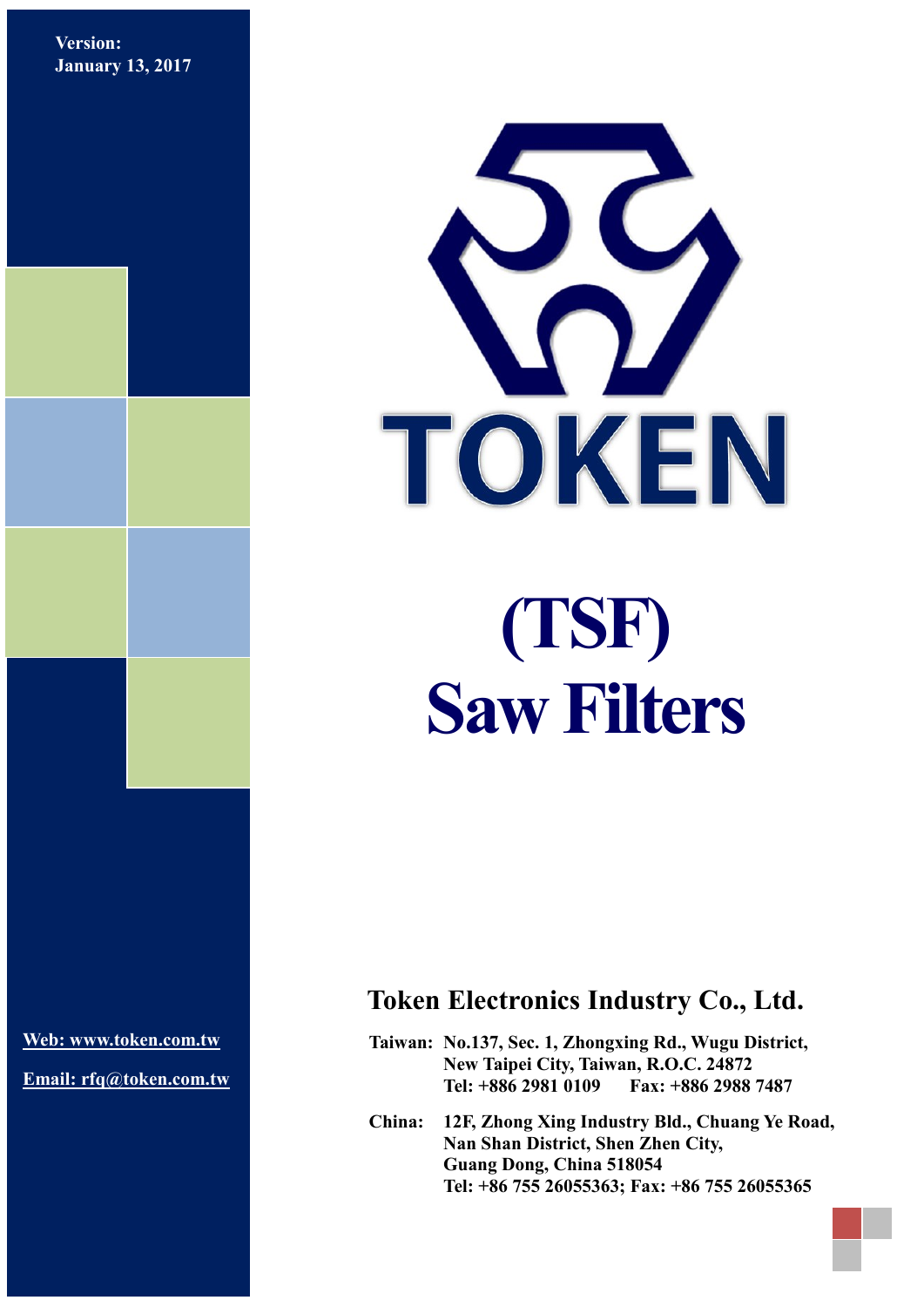

## **Product Introduction**

## **Token Saw Filters (TSF) Make New Waves in The Wireless World.**

With the growth of wireless communications, surface acoustic wave technology filters have become a critical component for electronics manufacturers. Token develops and manufactures a complete line of our frequency control products utilizing industry standard packages in both Surface Mount and Through Hole designs.

Token provides innovative low-cost, space-saving and energy-efficient designs with high volume off-shore manufacturing,



leading technology and superior engineering resources in design and process manufacturing.

Token's saw filters support all the major standards: EGSM, DCS, AMPS/CDMA/GSM850, PCS, WCDMA, WLAN, GPS, within the standard range of devices, offering a cost-effective solution for all applications.

A new compact range of Saw RF filters uses chip-scale packaging specifically to address the demanding miniaturization and performance requirements for new generations of mobile phones. Key features of the range include compatibility with lead-free (high-temperature) solder reflow while achieving high reliability against moisture, temperature, mechanical vibrations and shocks.

In modern remote control applications, Saw resonators and front end filters are key components which transmit in the USA typically at 315 or 915 MHz and in Europe at 433.92 MHz or 868-870 MHz. These remote controls are used in systems for Remote Keyless Entry (RKE, wireless operation of a car's central locking system), security alarms and garage door openers, electronic toll, RFID, short range data transmission, wireless Tire Pressure Monitoring (TPMS).

Token saw components provide stable frequencies for the RF carrier signal to transmit data over a range for the local oscillators of superhet receivers. The front-end filter in the receiver eliminates interference from the incoming RF signal, thus increasing selectivity and sensitivity in short-range devices.

Our experienced engineering team can support your Saw application from the initial design through production. Custom designs are available utilizing high technology mask designs, wafer fabrication, assembly and complete reliability testing.

For marketing discontinuations or second sourcing activities concerning RF Filter and IF Filter products, you are encouraged to contact our Sales Department so the request can be properly directed within Token.

Contact us with your specific needs. For more information, please link to Token official website "[Saw](http://www.token.com.tw/ceramic-discriminator/index.html) [Filters](http://www.token.com.tw/saw/index.html)".



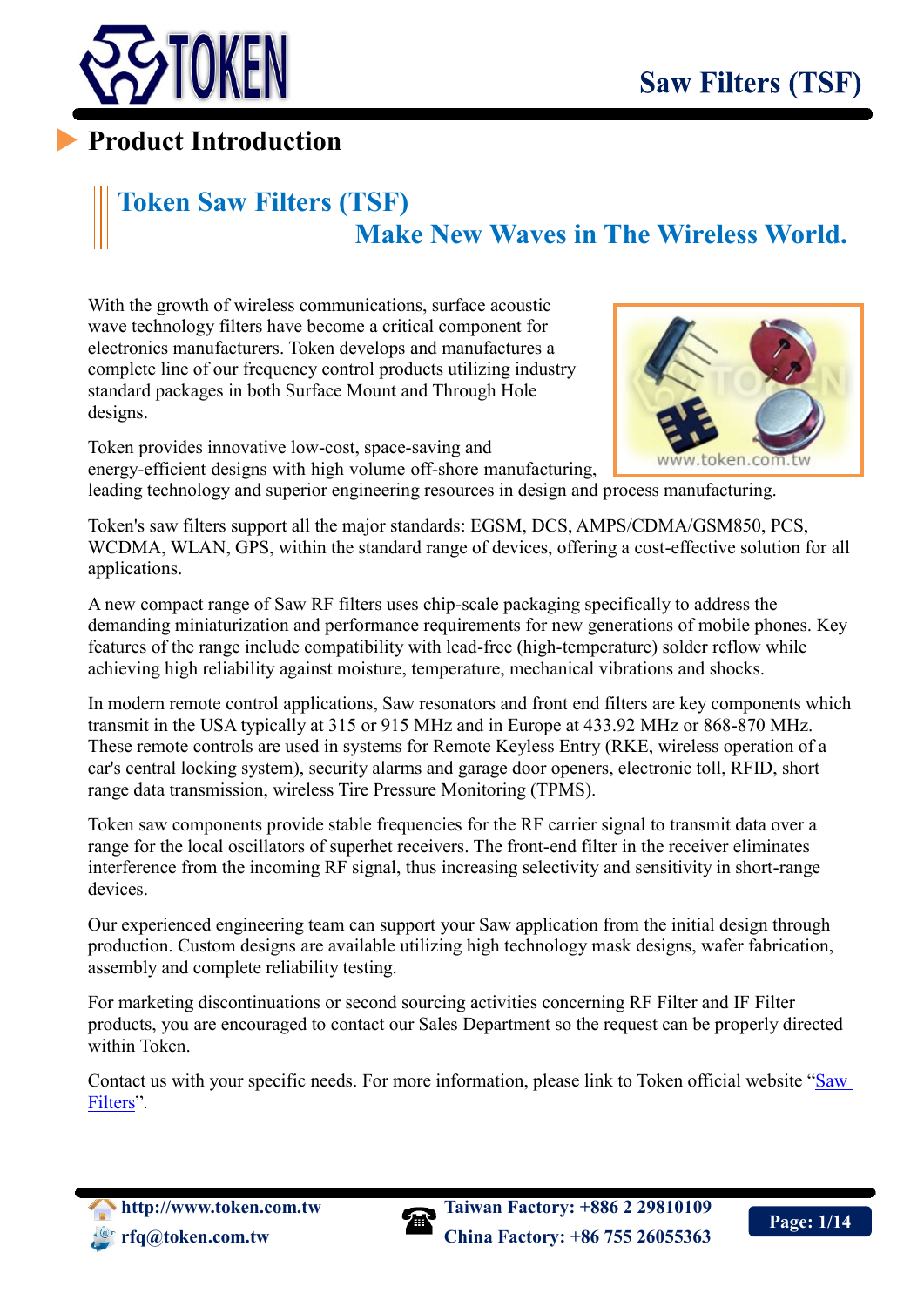

## **for Automotive Electronics & Remote Control**

## **Front End Filter Typical Specification (TSF)**

| <b>Part Number</b>   | <b>Center Freq.</b> |        | 3dB BW(MHz) | Package          |                 |
|----------------------|---------------------|--------|-------------|------------------|-----------------|
|                      | (MHz)               | IL(dB) |             | <b>SMD Type</b>  | <b>DIP Type</b> |
| <b>TSF295D00-D1</b>  | 295                 | 3.0    | 0.6         |                  | TO-39           |
| <b>TSF302D00A-S4</b> | 302                 | 2.5    | 0.75        | QCC8C            |                 |
| <b>TSF302D00B-S7</b> | 302                 | 2.5    | 0.75        | DCC <sub>6</sub> |                 |
| TSF303D825A-D1       | 303.825             | 3.0    | 0.6         |                  | TO-39           |
| TSF303D825B-S4       | 303.825             | 3.0    | 0.6         | QCC8C            |                 |
| TSF303D875A-D1       | 303.875             | 3.0    | 0.6         |                  | TO-39           |
| TSF303D875B-S4       | 303.875             | 3.0    | 0.6         | QCC8C            |                 |
| <b>TSF310D00-S4</b>  | 310                 | 3.0    | 0.8         | QCC8C            |                 |
| <b>TSF315D00A-D1</b> | 315                 | 3.0    | 0.6         |                  | TO-39           |
| <b>TSF315D00B-D2</b> | 315                 | 3.0    | 0.6         |                  | $F-11$          |
| <b>TSF315D00C-S4</b> | 315                 | 3.0    | 0.6         | QCC8C            |                 |
| <b>TSF315D00D-S4</b> | 315                 | 2.5    | 1.3         | QCC8C            |                 |
| <b>TSF315D00E-S6</b> | 315                 | 2.5    | 1.3         | QCC8B            |                 |
| <b>TSF315D50-D1</b>  | 315.5               | 3.0    | 0.6         |                  | TO-39           |
| <b>TSF318D00-D1</b>  | 318                 | 3.0    | 0.6         |                  | TO-39           |
| <b>TSF319D50-D1</b>  | 319.5               | 2.5    | 0.7         |                  | TO-39           |
| <b>TSF345D00A-S6</b> | 345                 | 2.5    | 4.5         | QCC8B            |                 |
| <b>TSF345D00B-S4</b> | 345                 | 3.0    | 0.9         | QCC8C            |                 |
| <b>TSF372D50-D1</b>  | 372.5               | 3.0    | 0.6         |                  | TO-39           |
| <b>TSF390D00-S4</b>  | 390                 | 3.0    | 1.0         | QCC8C            |                 |
| <b>TSF391D25-D1</b>  | 391.25              | 2.5    | 0.6         |                  | TO-39           |
| <b>TSF395D00-S4</b>  | 395                 | 3.0    | 1.0         | QCC8C            |                 |
| <b>TSF401D65-S4</b>  | 401.65              | 3.0    | 0.6         | QCC8C            |                 |
| TSF401D90-D1         | 401.9               | 3.0    | 0.6         |                  | TO-39           |
| <b>TSF418D00A-D1</b> | 418                 | 3.0    | 0.6         |                  | TO-39           |
| <b>TSF418D00B-S4</b> | 418                 | 3.0    | 0.6         | QCC8C            |                 |
| <b>TSF419D20-S4</b>  | 419.2               | 3.0    | 1.2         | QCC8C            |                 |
| <b>TSF430D50A-D1</b> | 430.5               | 3.0    | 0.6         |                  | TO-39           |
| <b>TSF430D50B-D2</b> | 430.5               | 3.0    | 0.6         |                  | $F-11$          |
| <b>TSF431D50A-D2</b> | 431.5               | 2.5    | 0.58        |                  | $F-11$          |
| <b>TSF431D50B-S4</b> | 431.5               | 2.5    | 0.58        | QCC8C            |                 |
| <b>TSF433D42A-S4</b> | 433.42              | 3.5    | 0.6         | QCC8C            |                 |
| <b>TSF433D42B-S7</b> | 433.42              | 3.0    | 0.9         | DCC <sub>6</sub> |                 |
| TSF433D92A-D1        | 433.92              | 3.0    | 0.6         |                  | TO-39           |
| <b>TSF433D92B-D1</b> | 433.92              | 2.0    | 0.73        |                  | TO-39           |
| <b>TSF433D92C-D2</b> | 433.92              | 3.0    | 0.6         |                  | $F-11$          |
| <b>TSF433D92D-S4</b> | 433.92              | 3.0    | 0.6         | QCC8C            |                 |
| <b>TSF433D92E-S4</b> | 433.92              | 2.0    | 0.73        | QCC8C            |                 |
| TSF433D92F-S4        | 433.92              | 2.5    | 0.6         | QCC8C            |                 |
| <b>TSF433D92G-S4</b> | 433.92              | 2.5    | 0.95        | QCC8C            |                 |
| <b>TSF433D92H-S4</b> | 433.92              | 2.2    | 0.7         | QCC8C            |                 |



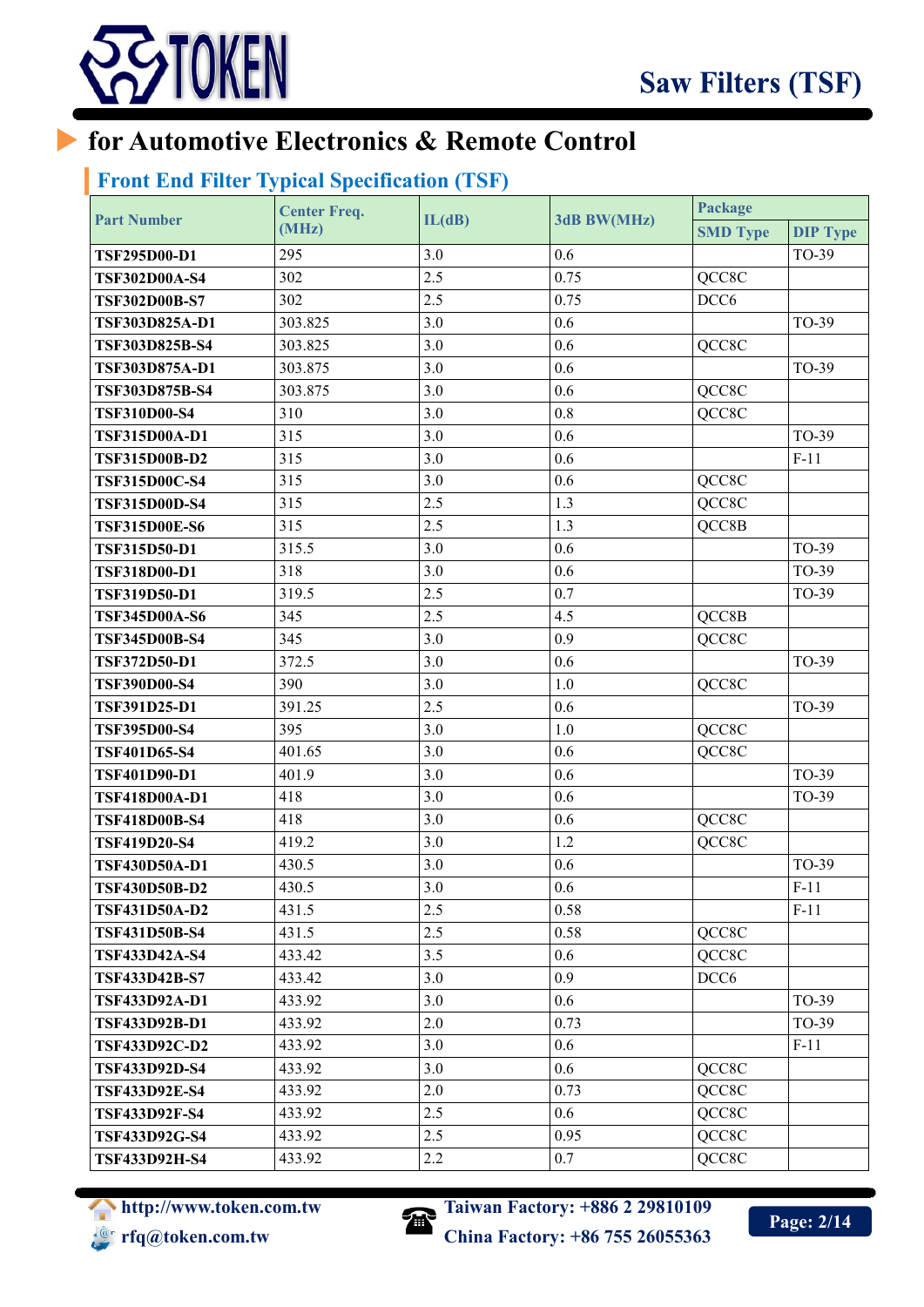

# **Saw Filters (TSF)**

| <b>Part Number</b>    | <b>Center Freq.</b> | IL(dB) | 3dB BW(MHz) | Package          |                 |
|-----------------------|---------------------|--------|-------------|------------------|-----------------|
|                       | (MHz)               |        |             | <b>SMD Type</b>  | <b>DIP Type</b> |
| <b>TSF433D92I-S6</b>  | 433.92              | 2.8    | 6.0         | QCC8B            |                 |
| TSF433D92J-S6         | 433.92              | 2.3    | 0.56        | QCC8B            |                 |
| <b>TSF433D92K-S6</b>  | 433.92              | 2.3    | 0.56        | QCC8B            |                 |
| <b>TSF433D92L-S9</b>  | 433.92              | 2.8    | 1.0         | DCC6C            |                 |
| TSF433D92M-S7         | 433.92              | 2.3    | 0.56        | DCC <sub>6</sub> |                 |
| <b>TSF434D42A-D1</b>  | 434.42              | 3.0    | 0.7         |                  | TO-39           |
| <b>TSF434D42B-S4</b>  | 434.42              | 3.0    | 0.6         | QCC8C            |                 |
| <b>TSF439D25-D1</b>   | 439.25              | 3.0    | 0.6         |                  | TO-39           |
| <b>TSF451D25-D1</b>   | 451.25              | 2.5    | 0.48        |                  | TO-39           |
| TSF463D912-S4         | 463.912             | 2.5    | 1.2         | QCC8C            |                 |
| <b>TSF499D25-D1</b>   | 499.25              | 3.0    | 0.54        |                  | TO-39           |
| <b>TSF801D125A-S7</b> | 801.125             | 5.8    | 0.56        | DCC <sub>6</sub> |                 |
| <b>TSF801D125B-S6</b> | 801.125             | 5.0    | 0.58        | QCC8B            |                 |
| <b>TSF859D15-D2</b>   | 859.15              | 4.0    | 1.0         |                  | $F-11$          |
| <b>TSF868D00-S4</b>   | 868                 | 3.5    | 1.2         | QCC8C            |                 |
| <b>TSF868D30-S4</b>   | 868.3               | 4.0    | 1.2         | QCC8C            |                 |
| <b>TSF868D35A-D2</b>  | 868.35              | 4.0    | 1.2         |                  | $F-11$          |
| <b>TSF868D35B-S4</b>  | 868.35              | 4.0    | 1.2         | QCC8C            |                 |
| <b>TSF868D35C-S6</b>  | 868.35              | 3.5    | 1.8         | QCC8B            |                 |
| <b>TSF868D69-S4</b>   | 868.69              | 3.8    | 1.9         | QCC8C            |                 |
| <b>TSF868D95-S4</b>   | 868.95              | 3.5    | 1.2         | QCC8C            |                 |
| <b>TSF869D69-S4</b>   | 869.69              | 3.8    | 1.8         | QCC8C            |                 |
| TSF902D30-S4          | 902.3               | 3.5    | 1.2         | QCC8C            |                 |
| <b>TSF908D00-S6</b>   | 908                 | 3.0    | 2.0         | QCC8B            |                 |
| TSF914D50-D2          | 914.5               | 3.8    | 1.2         |                  | $F-11$          |
| TSF915D00A-D1         | 915                 | 3.5    | 1.2         |                  | TO-39           |
| <b>TSF915D00B-S4</b>  | 915                 | 4.0    | 1.2         | QCC8C            |                 |
| <b>TSF915D00C-S7</b>  | 915                 | 3.8    | 1.8         | DCC <sub>6</sub> |                 |
| TSF916D50A-D1         | 916.5               | $4.0$  | $1.2\,$     |                  | TO-39           |
| TSF916D50B-D2         | 916.5               | 3.5    | 1.2         |                  | $F-11$          |
| <b>TSF916D50C-S4</b>  | 916.5               | 4.0    | 1.2         | QCC8C            |                 |
| <b>TSF916D50E-S4</b>  | 916.5               | 4.0    | 1.2         | QCC8C            |                 |
| <b>TSF916D50F-S6</b>  | 916.5               | 4.8    | 1.35        | QCC8B            |                 |
| <b>TSF921D60-S6</b>   | 921.6               | 2.6    | 1.9         | QCC8B            |                 |
| <b>TSF927D20-S7</b>   | 927.2               | 3.0    | 1.45        | DCC <sub>6</sub> |                 |
| <b>TSF931D00-S4</b>   | 931                 | 3.5    | 1.8         | QCC8C            |                 |

**Front end filters for Automotive Electronics and Remote Control: 433.92 MHz in Europe.**

**315 MHz or 915 MHz in the USA.**

**868-870 MHz In modern remote control applications.**

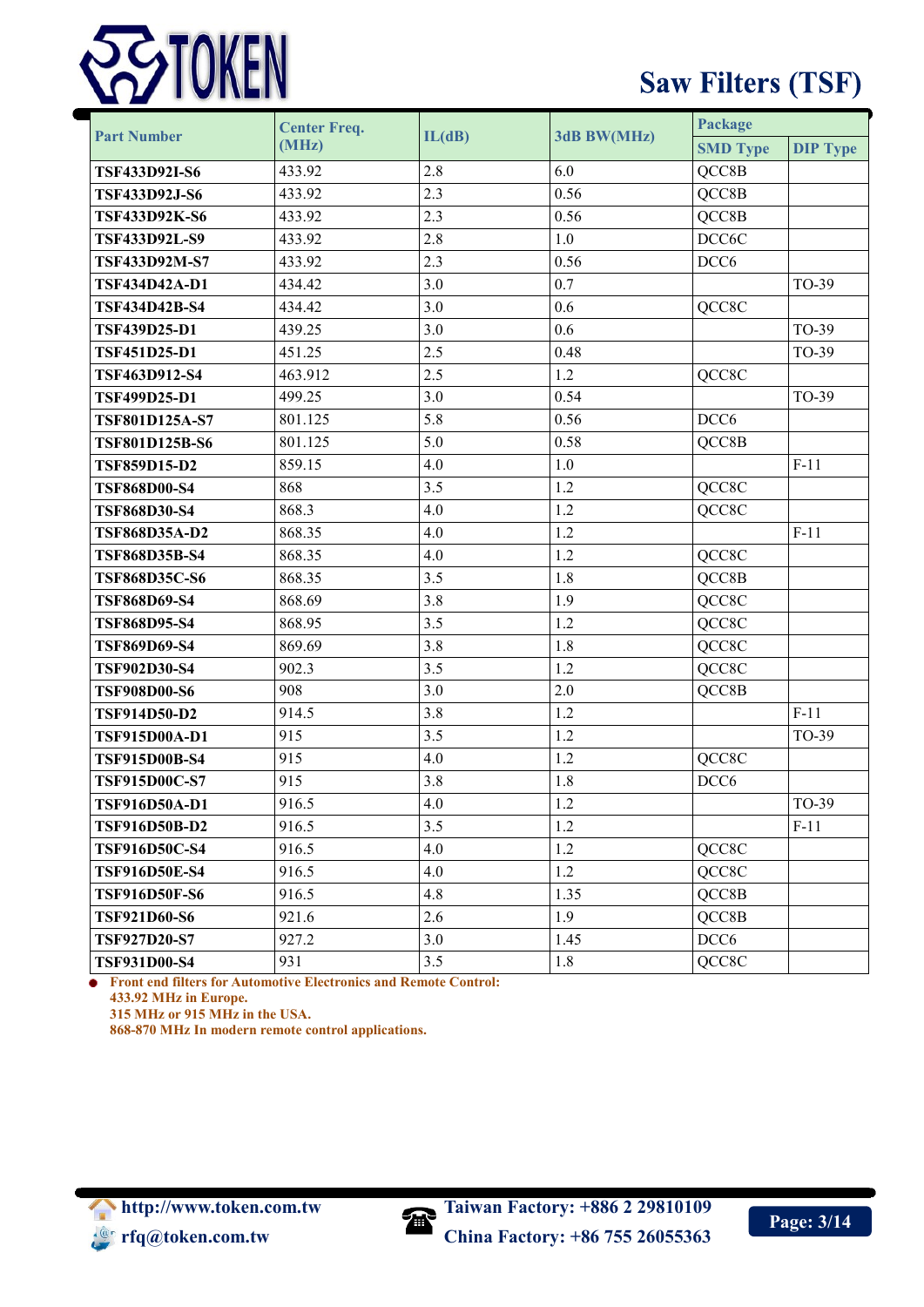

## **for Satellite Receiver**

### **Satellite Receiver Typical Specification (TSF)**

|                      | <b>Center</b>  | 3dB         |                |                                | Package |                 |
|----------------------|----------------|-------------|----------------|--------------------------------|---------|-----------------|
| <b>Part Number</b>   | Freq.<br>(MHz) | IL(dB)      | <b>BW(MHz)</b> | <b>Application</b>             |         | <b>DIP Type</b> |
| <b>TSF480D00A-D5</b> | 480            | 21          | 18             | One-channel, Satellite Filters |         | TO39-2          |
| TSF480D00B-S4        | 480            | 21          | 18             | One-channel, Satellite Filters | QCC8C   |                 |
| <b>TSF480D00C-D5</b> | 480            | 22.5        | 27             | One-channel, Satellite Filters |         | TO39-2          |
| <b>TSF480D00D-S4</b> | 480            | 22.5        | 27             | One-channel, Satellite Filters | QCC8C   |                 |
| <b>TSF480D00E-D5</b> | 480            | 20          | 27             | One-channel, Satellite Filters |         | TO39-2          |
| <b>TSF480D00F-D5</b> | 480            | 21          | 36             | One-channel, Satellite Filters |         | TO39-2          |
| <b>TSF480D00G-S4</b> | 480            | 21          | 36             | One-channel, Satellite Filters | QCC8C   |                 |
| TSF480D00H-D1        | 480            | 15          | 16             | One-channel, Satellite Filters |         | TO-39           |
| <b>TSF480D00I-S4</b> | 480            | 12.5        | 15.3           | One-channel, Satellite Filters | QCC8C   |                 |
| TSF480D00J-D5        | 480            | 22          | 38.6           | One-channel, Satellite Filters |         | TO39-2          |
| TSF479D50A-D5        | 479.5          | 21.5        | 8              | One-channel, Satellite Filters |         | TO39-2          |
| TSF479D50B-S4        | 479.5          | 21.5        | 8              | One-channel, Satellite Filters | QCC8C   |                 |
| <b>TSF479D50C-D5</b> | 479.5          | 18          | 6.5            | One-channel, Satellite Filters |         | TO39-2          |
| <b>TSF479D50D-D2</b> | 479.5          | 22          | 16(5.5 dB)     | One-channel, Satellite Filters |         | $F-11$          |
| <b>TSF479D50E-S4</b> | 479.5          | 22          | 16(5.5 dB)     | One-channel, Satellite Filters | QCC8C   |                 |
| <b>TSF402D78B-S4</b> | 402.78         | 20.5 / 20.0 | 15.5/28.0      | Two-channel, Satellite Filters | QCC8C   |                 |

**Filters for Digital Satellite Broadcasting (DSB Receiver): Superior sound and picture quality. More available channels to choose from.**

**Progressively digitized worldwide of Television and radio broadcasting.**

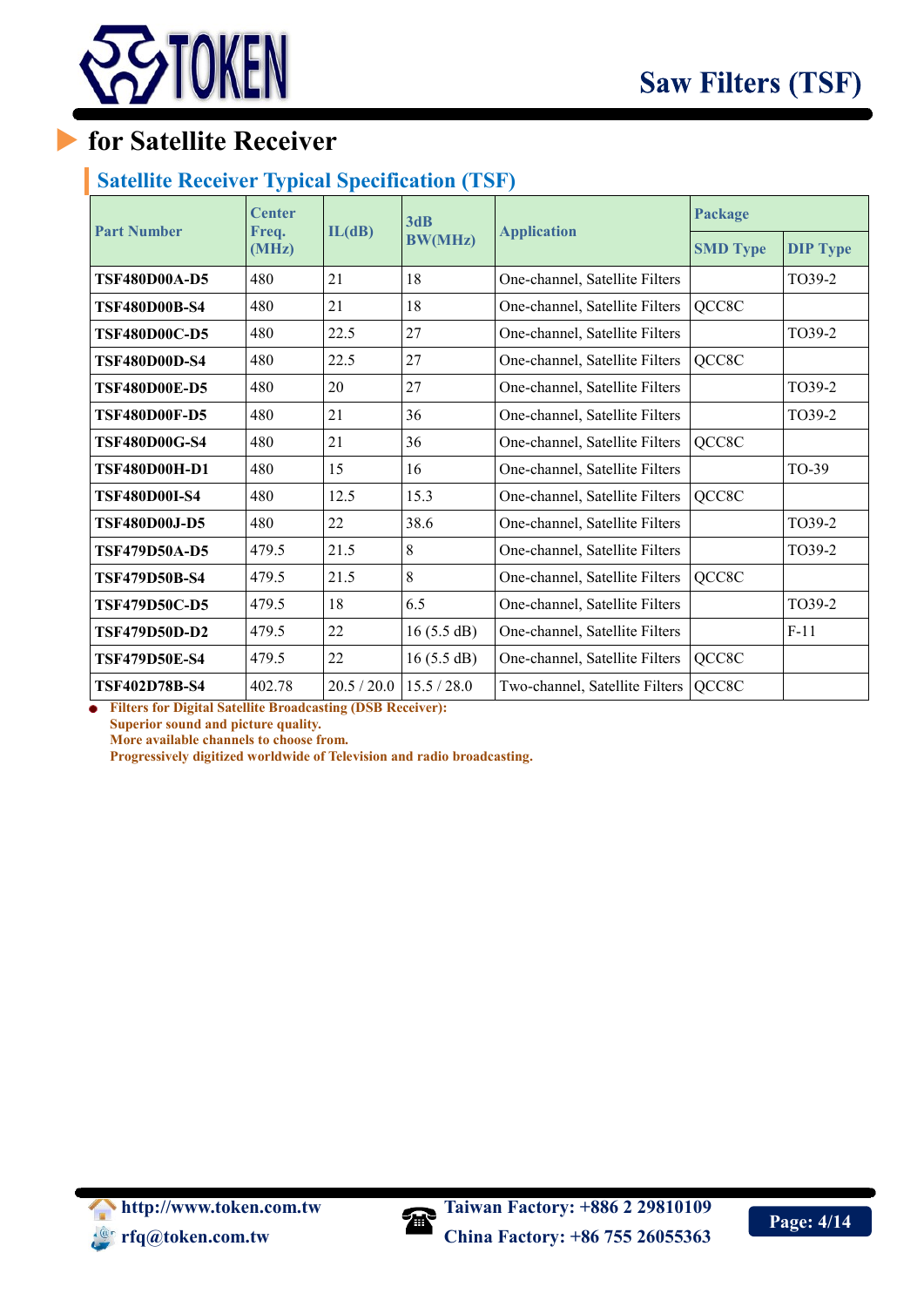

# **for GPS**

### **RF Filters for GPS Typical Specification (TSF) Mobile Communications**

| <b>Part Number</b>    | <b>Center Freq.</b> | <b>BW(MHz)</b> | IL(dB) | Package            |                 |
|-----------------------|---------------------|----------------|--------|--------------------|-----------------|
|                       | (MHz)               |                |        | <b>SMD Type</b>    | <b>DIP Type</b> |
| <b>TSF1542D50-S9</b>  | 1542.50             | 40             | 3.5    | DCC <sub>6</sub> C |                 |
| TSF1575D42A-S9        | 1575.42             | 2.4            | 1.6    | DCC6C              |                 |
| <b>TSF1575D42B-S6</b> | 1575.42             | 2.4            | 1.6    | QCC8B              |                 |

# **for Wireless LAN**

## **IF Filters for Wireless LAN Typical Specification (TSF) Mobile Communications**

| <b>Part Number</b>   | <b>Center Freq.</b> | 3dB BW(MHz) |             | Package         |                 |
|----------------------|---------------------|-------------|-------------|-----------------|-----------------|
|                      | (MHz)               |             | IL(dB)      | <b>SMD Type</b> | <b>DIP Type</b> |
| <b>TSF280D00-S4</b>  | 280                 | 20          | 11          | QCC8C           |                 |
| <b>TSF374D00A-D1</b> | 374                 | 22          | 9           |                 | TO-39           |
| <b>TSF374D00B-D1</b> | 374                 | 22          | 8.5         |                 | TO-39           |
| <b>TSF374D00C-S4</b> | 374                 | 22          | 9           | QCC8C           |                 |
| <b>TSF374D00D-S4</b> | 374                 | 22          | 8.5         | QCC8C           |                 |
| <b>TSF374D00E-S4</b> | 374                 | 19          | $\mathbf Q$ | QCC8C           |                 |
| <b>TSF374D00F-S4</b> | 374                 | 20.5        | 9           | QCC8C           |                 |
| <b>TSF374D00G-S6</b> | 374                 | 23          | 9           | QCC8B           |                 |
| <b>TSF374D00H-S6</b> | 374                 | 21          | 9           | QCC8B           |                 |

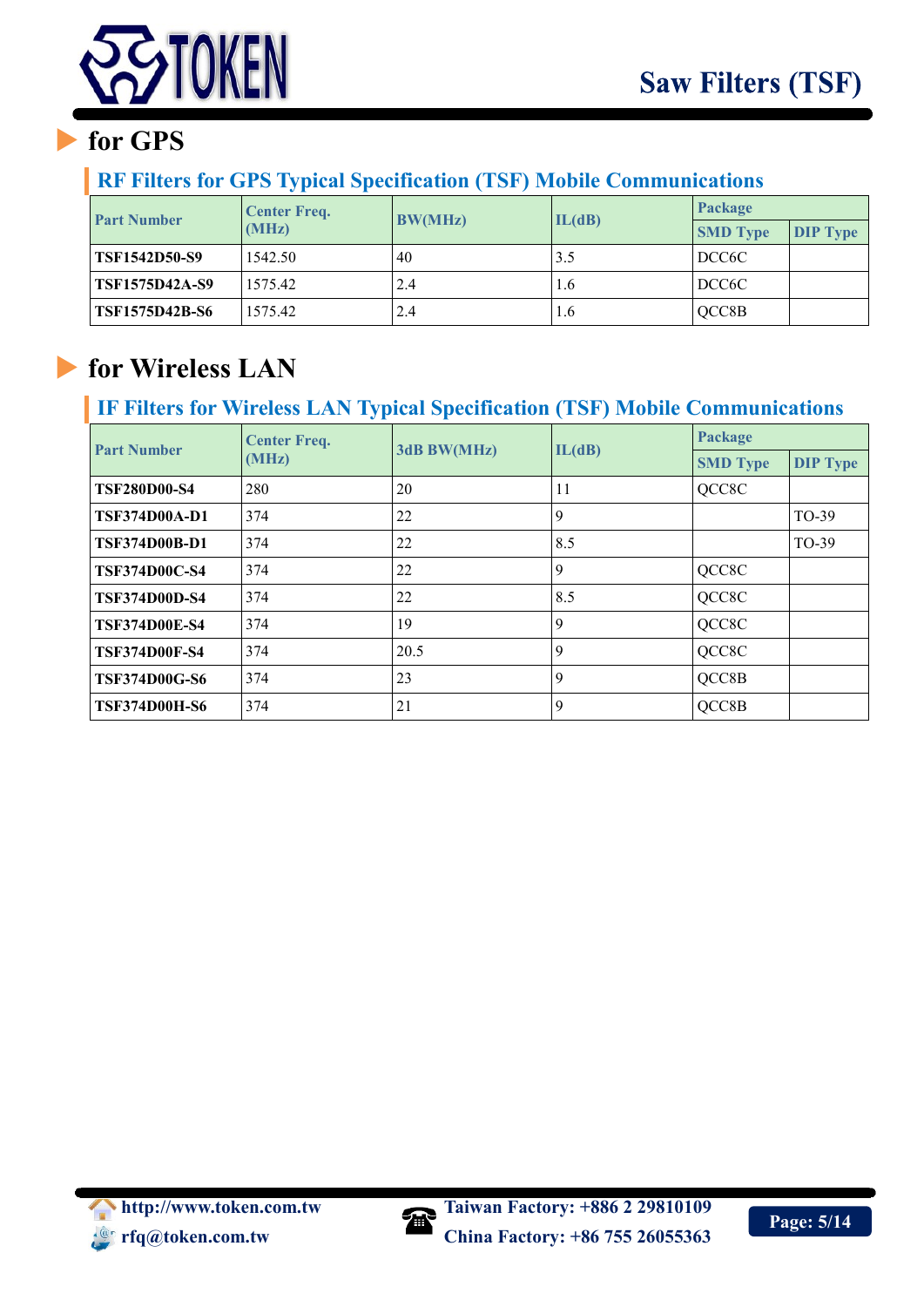

## **Applications**

## **RF & IF Filters Applications (TSF)**

#### **Saw RF Filters (Front End Filters)**

- The main key factor of insertion loss on system performance criticizes the application of resonant design principles such as LCRF (Longitudinally-Coupled Resonator Filter), IEF (Impedance Element Filter), and IEF balanced bridge filters. With many year's experience in Saw applications, Token takes advantages of these design principles for the development of low loss filters for front end applications.
- A combination of two port resonators can be described as an LCRF design. Typically, a parallel connection of 4 two port resonators is used. This advantage allows very low loss by reducing resistive losses and avoided waveguide effects.
- IEF composes the basic design principle for RF filters with one port resonators used as impedance elements. Resonators are constituted in a ladder configuration. The difference between the acoustic impedance of resonance and anti-resonance is used to achieved a filter performance. The resonators may be designed to have different resonant frequencies.
- For wide-band, low-loss filters, Token takes advantage of different cuts of higher coupling substate material (LiNbO3 / LiTaO3).

#### **Saw IF Filters**

- There are various different design principles which are suitable for the design of saw IF Filters. However, to meet the requirements perfectly is working on optimization.
- Precision filter design meets most of the requirements such as phase ripple, group delay and low amplitude in combination with high close-in rejection and fabulous selectivity. The disadvantage of precision filters is their high insertion loss. Token Saw Resonator design makes low insertion loss and miniaturized package size served better.
- SPUDT (Single Phase Unidirectional Transducer) filters combine transversal and resonant filter design principles to take advantage of optimization both. By optimizing the transduction and reflection of interdigital transducers, the filter performance can be improved while keeping the chip size the same. As a result of internal reflections, the signal length in the time domain is increased.
- Token utilizes SFIT(Slanted Finger Interdigital Transducer) filter to provide a low insertion loss with a wide bandwith in Saw design. Token has developed a set of practical design tools to achieve low group delay ripple, and suppression of reflections including the triple transit signal.

# **Order Codes**

### **Order Codes (TSF)**

| <b>TSF</b>  |        | 302D00            | A          | S <sub>1</sub> |
|-------------|--------|-------------------|------------|----------------|
| Part Number |        | Center Freq.(MHz) | Series No. | Package        |
|             | 302D00 | 302 MHz           | None       | S <sub>1</sub> |
|             | 310D00 | 310 MHz           | A          | S <sub>2</sub> |
|             | 391D25 | 391.25 MHz        | В          | D <sub>1</sub> |
|             |        |                   | $\subset$  | D <sub>2</sub> |
|             |        |                   |            | D <sub>3</sub> |



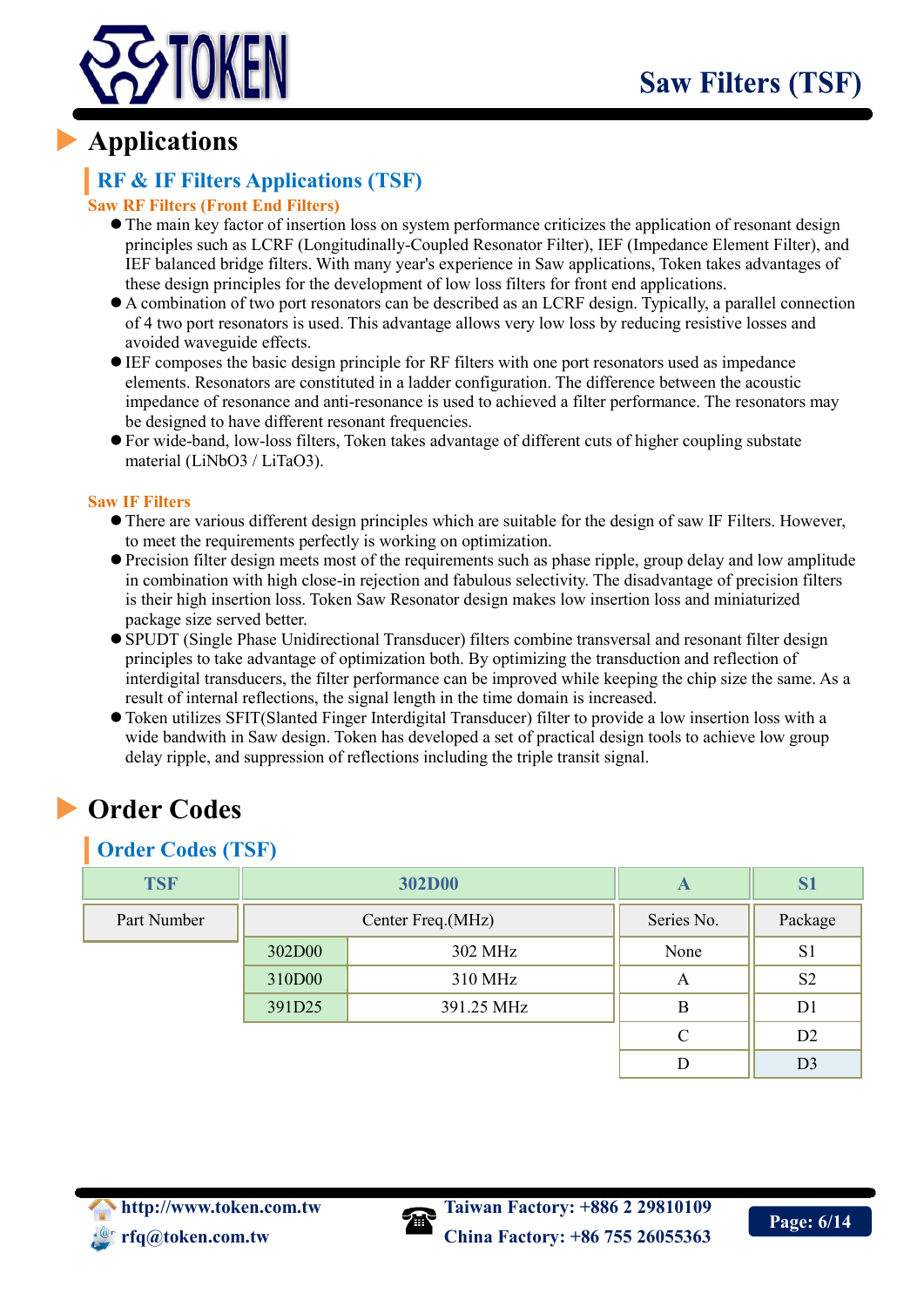

## **Saw Glossary**

### **Surface Acoustic Wave Glossary (TSF)**

#### **RF Filters / IF Filters Technology for Wireless Communications - The Choice is yours**

#### **What is SAW - Surface Acoustic Wave**

 SAWs were first explained in 1885 by Lord Rayleigh, who described the surface acoustic mode of propagation and predicted its properties in his classic paper. Named after their discoverer, Rayleigh waves have a longitudinal and a vertical shear component that can couple with any media in contact with the surface. This coupling strongly affects the amplitude and velocity of the wave, allowing SAW sensors to directly sense mass and mechanical properties.

#### **What is IDT - Interdigital Transducer**

 The theory developed by Blotekjaer ET AL., (1973) is used to study a periodic system of conducting electrodes deposited upon the surface of a piezoelastic half space - a SAW IDT. It is assumed that some of the electrodes are fed by external voltage sources. Exact expressions are obtained for elements of the transadmittance matrix, coupling currents and electrode potentials. Numerical and experimental results are presented.

#### **Type of Saw devices**

- Precision Bidirectional, High Loss
- SPUDT -Single Phase Unidirectional Transducer
- TCRF Transversely-Coupled Resonator filter
- LCRF Longitudinally-Coupled Resonator Filter
- SFIT Slanted Finger Interdigital Transducer
- IEF Impedance Element Filter

#### **Type of Saw Applications**

- SONET Synchronous Optical Network
- DECT Digital European Cordless Telephone
- GSM Global System for Mobile Communications
- VCO Voltage Controlled Oscillator
- PCS Personal Communication System
- IF Intermediate Frequency Filter
- RF Radio Frequency Filter
- 3G Third Generation Systems
- PCN Personal Communications Network
- PHS Personal Handyphone System
- CDMA Code Division Multiple Access



- SCDMA Synchronous Code Division Multiple Access
- VOFDM Vector Orthogonal Frequency Division Multiplexing
- TDMA Time Division Multiple Access
- EGSM Extended Global System for Mobile
- AMPS Advanced Mobile Phone System GSM - Global System for Mobile
- Communications
- SDH Synchronous Digital Hierarchy
- DCS Digital Communications System
- PDC Personal Digital Cellular

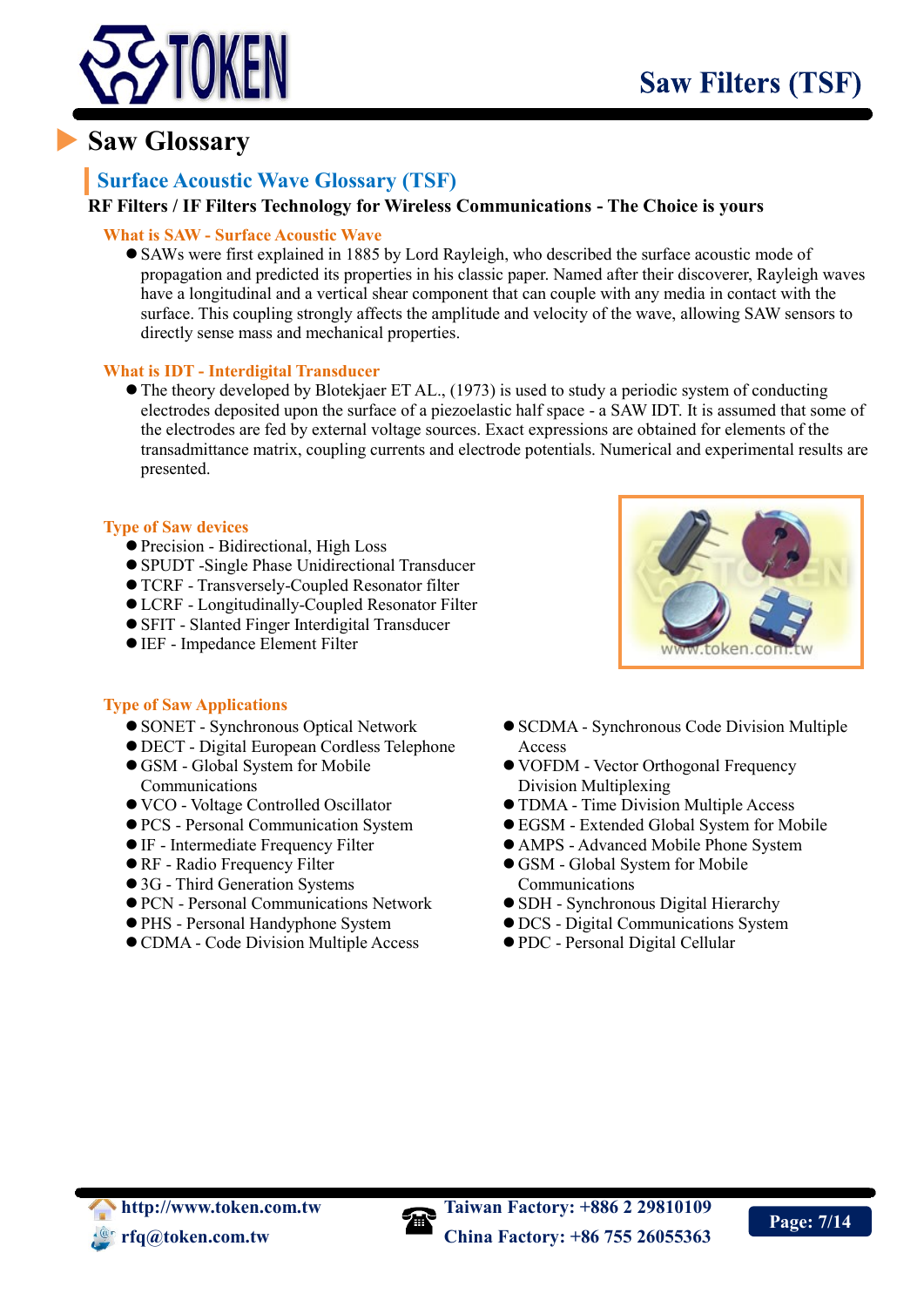

# **for Cellular Phone**

### **RF Filters for Cellular Phone (TSF) Mobile Communications**

| <b>Part Number</b>   | <b>Center Freq.</b> | <b>BW(MHz)</b> | IL(dB) | <b>System</b>   | Package          |                 |
|----------------------|---------------------|----------------|--------|-----------------|------------------|-----------------|
|                      | (MHz)               |                |        |                 | <b>SMD Type</b>  | <b>DIP Type</b> |
| <b>TSF452D50-S7</b>  | 452.5               | 5.0            | 2.1    | CDMA450 TX      | DCC <sub>6</sub> |                 |
| <b>TSF462D50-S7</b>  | 462.5               | 4.6            | 2.5    | CDMA450 RX      | DCC <sub>6</sub> |                 |
| <b>TSF455D00-S7</b>  | 455.0               | 5.0            | 2.1    | CDMA450 TX      | DCC <sub>6</sub> |                 |
| <b>TSF465D00-S7</b>  | 465.0               | 4.6            | 2.5    | CDMA450 RX      | DCC <sub>6</sub> |                 |
| <b>TSF481D25-S7</b>  | 481.25              | 4.5            | 1.8    | CDMA450 TX      | DCC <sub>6</sub> |                 |
| <b>TSF491D25-S7</b>  | 491.25              | 4.5            | 2.4    | CDMA450 RX      | DCC <sub>6</sub> |                 |
| <b>TSF836D50-S9</b>  | 836.5               | 25             | 2.7    | AMPS / CDMA TX  | DCC6C            |                 |
| <b>TSF881D50-S9</b>  | 881.5               | 25             | 2.7    | AMPS / CDMA RX  | DCC6C            |                 |
| <b>TSF897D50A-S7</b> | 897.5               | 26             | 3.0    | <b>EGSM TX</b>  | DCC <sub>6</sub> |                 |
| <b>TSF897D50B-S7</b> | 897.5               | 30             | 2.7    | <b>EGSM TX</b>  | DCC <sub>6</sub> |                 |
| <b>TSF942D50-S7</b>  | 942.5               | 30             | 2.7    | <b>EGSM RX</b>  | DCC <sub>6</sub> |                 |
| <b>TSF900D00A-S7</b> | 900                 | 30             | 2.7    | <b>EGSM TX</b>  | DCC <sub>6</sub> |                 |
| <b>TSF900D00B-S9</b> | 900                 | 30             | 2.7    | <b>EGSM TX</b>  | DCC6C            |                 |
| <b>TSF945D00A-S7</b> | 945                 | 30             | 2.7    | <b>EGSM RX</b>  | DCC <sub>6</sub> |                 |
| <b>TSF945D00B-S9</b> | 945                 | 30             | 2.7    | <b>EGSM RX</b>  | DCC6C            |                 |
| TSF902D50A-S9        | 902.5               | 30             | 2.7    | <b>GSM TX</b>   | DCC6C            |                 |
| TSF902D50B-S7        | 902.5               | 25             | 3.0    | <b>GSM TX</b>   | DCC <sub>6</sub> |                 |
| <b>TSF947D50A-S9</b> | 947.5               | 30             | 2.7    | <b>GSM RX</b>   | DCC6C            |                 |
| <b>TSF947D50B-S7</b> | 947.5               | 25             | 3.0    | <b>GSM RX</b>   | DCC <sub>6</sub> |                 |
| <b>TSF1747D50-S9</b> | 1747.5              | 75             | 3.5    | PCN / DCS TX    | DCC6C            |                 |
| <b>TSF1842D50-S9</b> | 1842.5              | 75             | 3.5    | PCN / DCS RX    | DCC6C            |                 |
| TSF1855D00-S9        | 1855.0              | 30             | 3.0    | <b>K-PCS RX</b> | DCC6C            |                 |

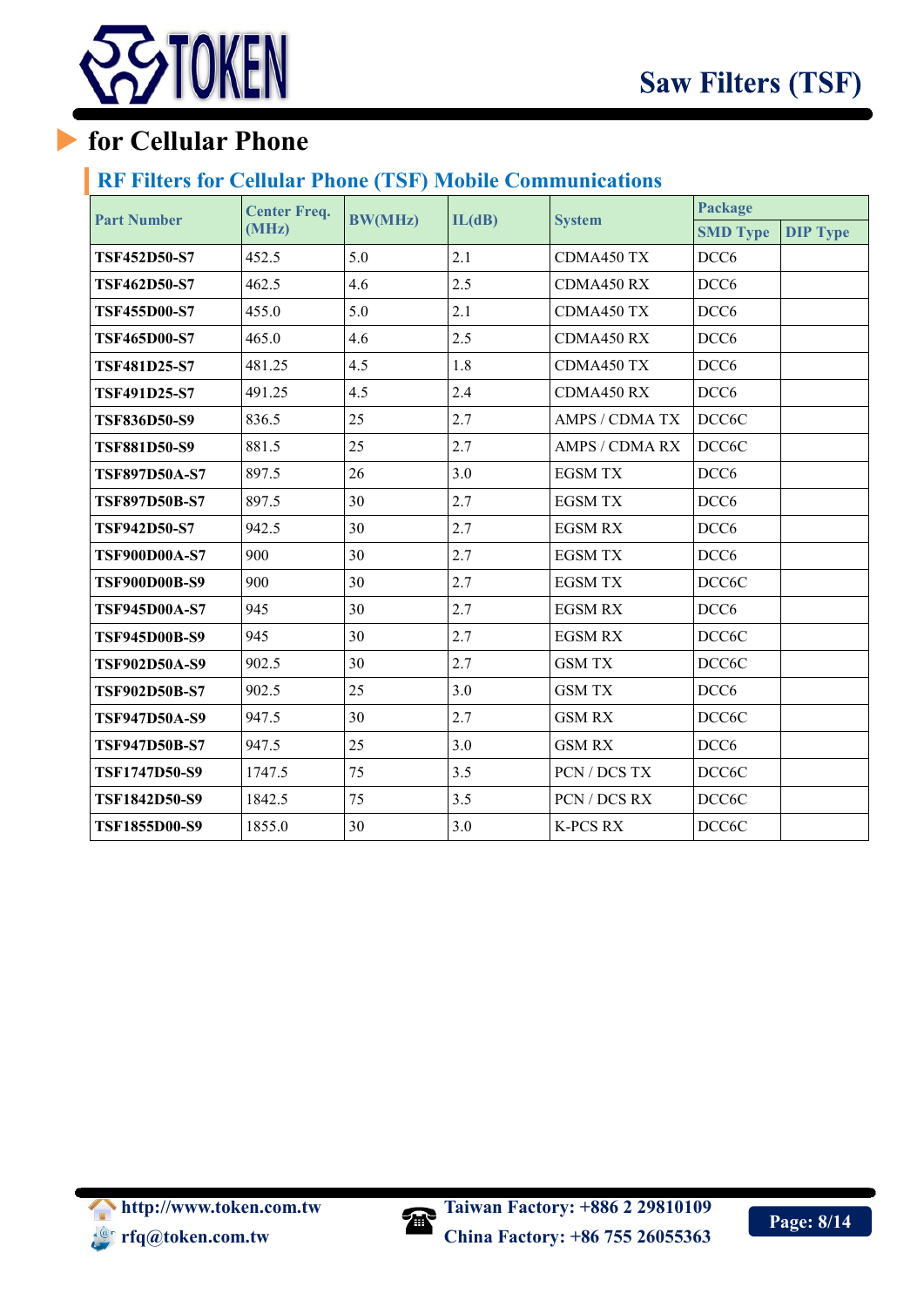

## **for Cordless Phone**

### **RF Filters for ISM Band Cordless Phone (TSF) Mobile Communications**

| <b>Part Number</b>   | <b>Center Freq.</b> |                | IL(dB) | Package            |                 |
|----------------------|---------------------|----------------|--------|--------------------|-----------------|
|                      | (MHz)               | <b>BW(MHz)</b> |        | <b>SMD Type</b>    | <b>DIP Type</b> |
| <b>TSF903D65-S7</b>  | 903.65              | $+2$           | 3.8    | DCC <sub>6</sub>   |                 |
| <b>TSF915D00A-S7</b> | 915                 | 26             | 3.5    | DCC <sub>6</sub>   |                 |
| <b>TSF915D00B-S9</b> | 915                 | 26             | 3.5    | DCC <sub>6</sub> C |                 |
| <b>TSF915D00C-S9</b> | 915                 | 26             | 3.5    | DCC <sub>6</sub> C |                 |
| <b>TSF915D00D-S7</b> | 915                 | 26             | 3.5    | DCC <sub>6</sub>   |                 |
| <b>TSF915D00E-S9</b> | 915                 |                | 3.2    | DCC <sub>6</sub> C |                 |
| <b>TSF915D00F-S7</b> | 915                 |                | 3.0    | DCC <sub>6</sub>   |                 |
| <b>TSF926D25-S7</b>  | 926.25              | $+2$           | 3.5    | DCC <sub>6</sub>   |                 |

**1dB Bandwidth : 6.75 MHz (CH1~CH5) ; 6.50 MHz**

**Insertion Loss : 23.0 dB typical ; 6.50 dB typical (NDF25C)**

**Passband Ripple :+ 0.6 dB ;+ 1.0 dB (NDF25C)**

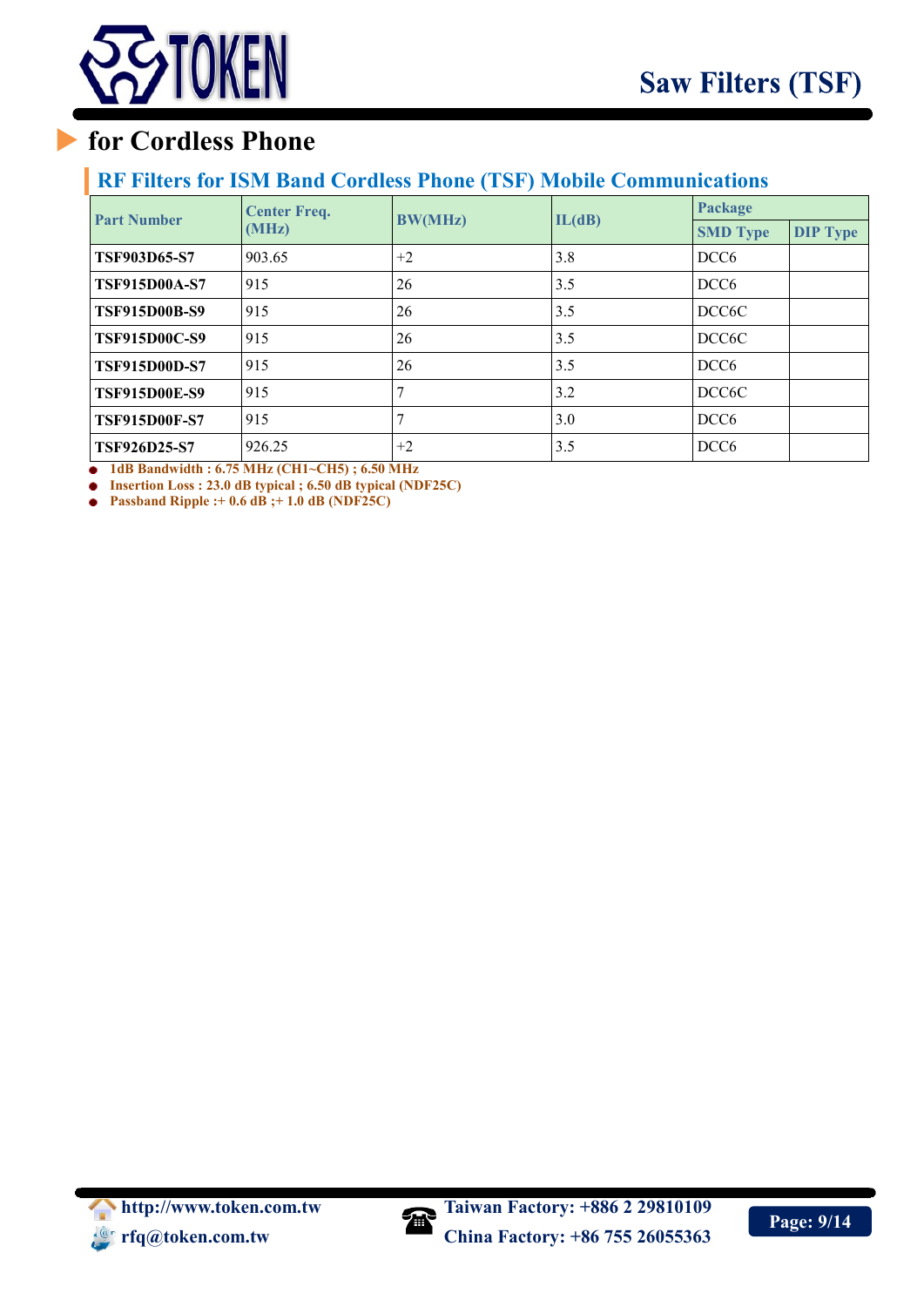



## **for Cordless Phone**

### **Duplexers for Cordless Phone (TSF) Mobile Communications**

| <b>Part Number</b>   | <b>Lower Freq.</b> | <b>Upper Freq.</b> | IL(dB)    | <b>System</b> | Package         |                 |
|----------------------|--------------------|--------------------|-----------|---------------|-----------------|-----------------|
|                      | (MHz)              | (MHz)              |           |               | <b>SMD Type</b> | <b>DIP Type</b> |
| <b>TSF908D50A-S4</b> | 886                | 931                | 3.5/3.5   | $CT1+$        | QCC8C           |                 |
| <b>TSF908D50B-S4</b> | 886                | 931                | 3.5 / 3.5 | $CT1+$        | QCC8C           |                 |
| <b>TSF908D50C-S6</b> | 886                | 931                | 3.5 / 3.5 | $CT1+$        | QCC8B           |                 |
| <b>TSF908D50D-S6</b> | 886                | 931                | 3.5 / 3.5 | $CT1+$        | QCC8B           |                 |
| <b>TSF915D00A-S6</b> | 903                | 927                | 3.5/3.5   | ISM band      | QCC8B           |                 |
| <b>TSF915D00B-S6</b> | 903                | 927                | 3.5 / 3.5 | ISM band      | QCC8B           |                 |
| <b>TSF914D95A-S6</b> | 903.45             | 926.45             | 3.5/3.5   | ISM band      | QCC8B           |                 |
| <b>TSF914D95B-S6</b> | 903.45             | 926.45             | 3.5 / 3.5 | ISM band      | QCC8B           |                 |
| <b>TSF914D95C-D1</b> | 903.75             | 926.25             | 3.5 / 3.5 | ISM band      |                 | TO-39           |
| <b>TSF914D95D-D1</b> | 903.75             | 926.25             | 3.5 / 3.5 | ISM band      |                 | TO-39           |
| <b>TSF914D95E-S4</b> | 903.75             | 926.25             | 3.5 / 3.5 | ISM band      | QCC8C           |                 |
| <b>TSF914D95F-S4</b> | 903.75             | 926.25             | 3.5 / 3.5 | ISM band      | QCC8C           |                 |
| <b>TSF914D95G-S6</b> | 903.75             | 926.25             | 3.5/3.5   | ISM band      | QCC8B           |                 |
| <b>TSF914D95H-S6</b> | 903.75             | 926.25             | 3.5/3.5   | ISM band      | QCC8B           |                 |
| <b>TSF937D00A-D1</b> | 914.5              | 959.5              | 3.5/3.5   | CT1           |                 | TO-39           |
| <b>TSF937D00B-D1</b> | 914.5              | 959.5              | 3.5 / 3.5 | CT1           |                 | TO-39           |
| <b>TSF937D00C-S4</b> | 914.5              | 959.5              | 3.5 / 3.5 | CT1           | QCC8C           |                 |
| <b>TSF937D00D-S4</b> | 914.5              | 959.5              | 3.5 / 3.5 | CT1           | QCC8C           |                 |
| <b>TSF937D00E-S6</b> | 914.5              | 959.5              | 3.5 / 3.5 | CT1           | QCC8B           |                 |
| <b>TSF937D00F-S6</b> | 914.5              | 959.5              | 3.5/3.5   | CT1           | QCC8B           |                 |



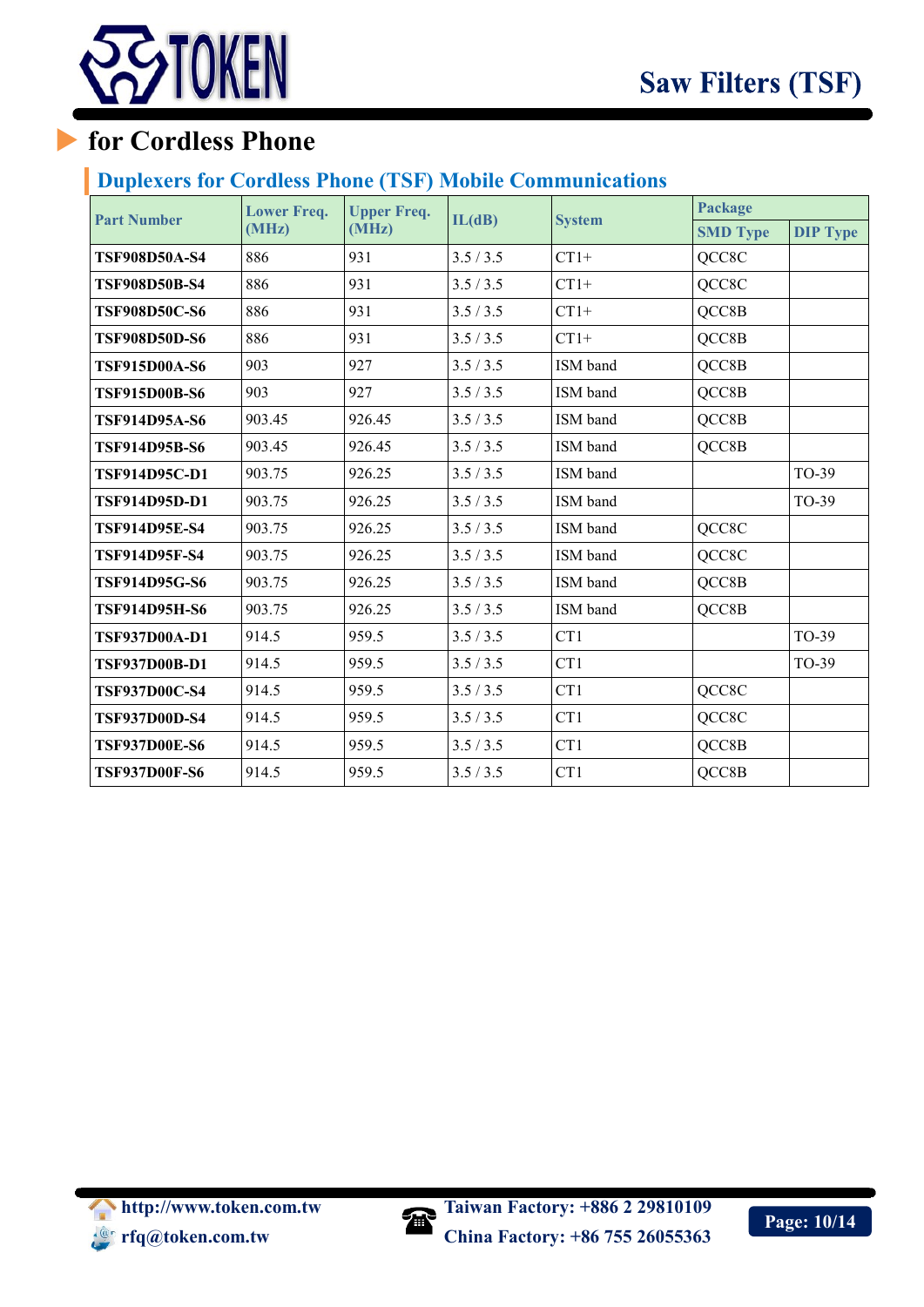

# **for Pager Appl.**

### **for Pager Applications (TSF) Mobile Communications**

| <b>Part Number</b>   | <b>Center Freq.</b> | <b>BW(MHz)</b> | IL(dB)     | Package          |                 |
|----------------------|---------------------|----------------|------------|------------------|-----------------|
|                      | (MHz)               |                |            | <b>SMD Type</b>  | <b>DIP Type</b> |
| <b>TSF139D00-D2</b>  | 139                 | $+4.0$         | 6.5 max.   |                  | $F-11$          |
| <b>TSF147D00A-D2</b> | 147                 | $+4.0$         | 6.5 max.   |                  | $F-11$          |
| <b>TSF147D00B-S4</b> | 147                 | $+4.0$         | $6.5$ max. | QCC8C            |                 |
| <b>TSF155D00A-D2</b> | 155                 | $+4.0$         | $6.5$ max. |                  | $F-11$          |
| <b>TSF155D00B-S4</b> | 155                 | $+4.0$         | 6.5 max.   | QCC8C            |                 |
| <b>TSF163D00A-D2</b> | 163                 | $+4.0$         | 6.5 max.   |                  | $F-11$          |
| <b>TSF163D00B-S4</b> | 163                 | $+4.0$         | 6.5 max.   | QCC8C            |                 |
| <b>TSF171D00A-D2</b> | 171                 | $+4.0$         | 6.5 max.   |                  | $F-11$          |
| <b>TSF171D00B-S4</b> | 171                 | $+4.0$         | 6.5 max.   | QCC8C            |                 |
| <b>TSF281D00A-D2</b> | 281                 | $+3.1$         | 4.5 max.   |                  | $F-11$          |
| <b>TSF281D00B-S4</b> | 281                 | $+4.0$         | $4.5$ max. | QCC8C            |                 |
| <b>TSF930D50A-D2</b> | 930.5               | $+2.0$         | $4.5$ max. |                  | $F-11$          |
| <b>TSF930D50B-S4</b> | 930.5               | $+2.0$         | 4.5 max.   | QCC8C            |                 |
| <b>TSF930D50C-S7</b> | 930.5               | $+2.0$         | 4.5 max.   | DCC <sub>6</sub> |                 |



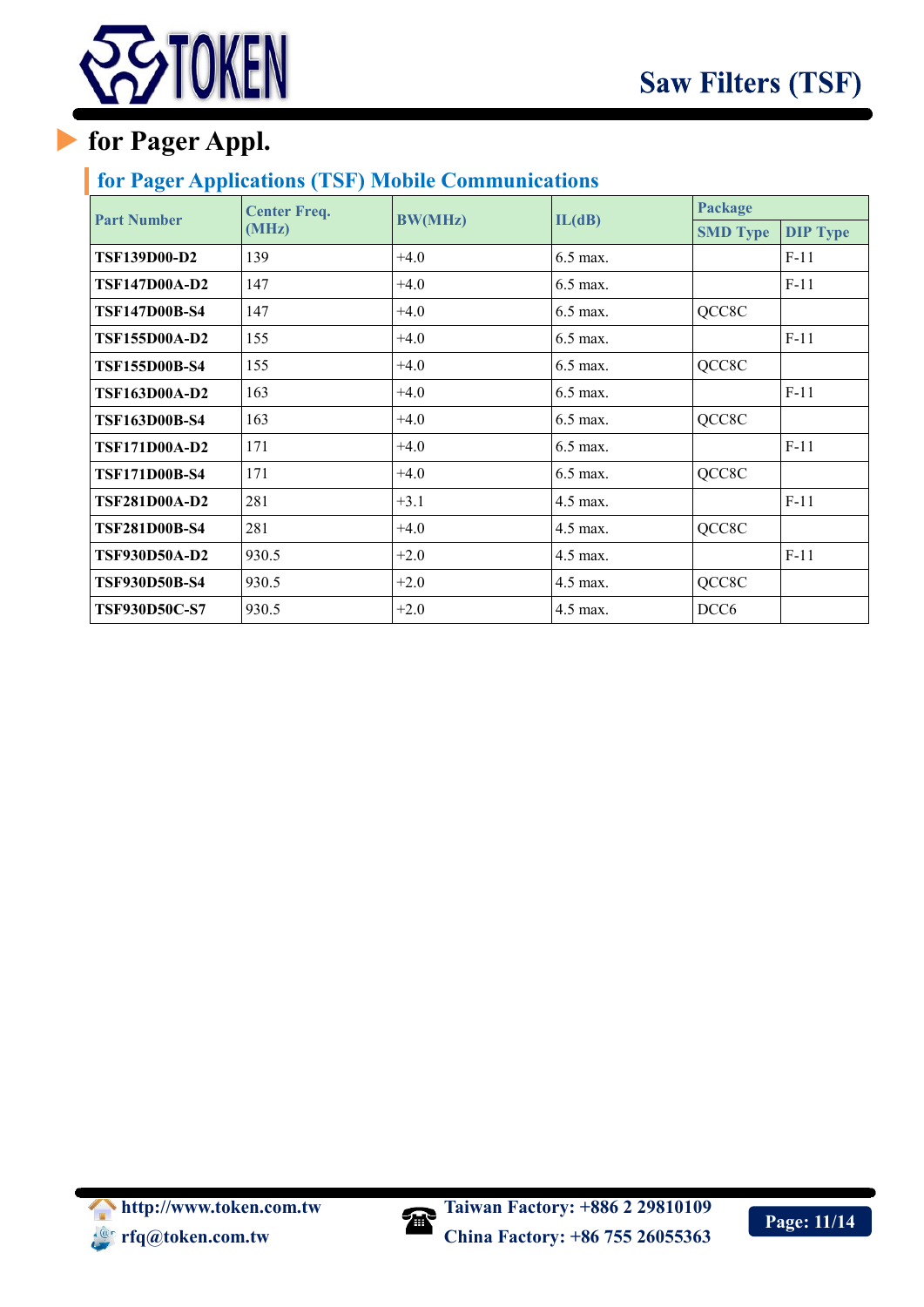

# **for Comm. Equipment**

## **for Communication Equipment (TSF) Mobile Communications**

| <b>Part Number</b>    | <b>Center Freq.</b> | <b>BW(MHz)</b> | IL(dB)   | <b>System</b>                      | Package          |                 |
|-----------------------|---------------------|----------------|----------|------------------------------------|------------------|-----------------|
|                       | (MHz)               |                |          |                                    | <b>SMD Type</b>  | <b>DIP Type</b> |
| <b>TSF35D42-S2</b>    | 35.42               | 1.9(1dB)       | 17.5     | <b>GPS</b>                         | <b>SMP-53</b>    |                 |
| <b>TSF96D00B-S3</b>   | 96                  | 5(1dB)         | 13.5     | 3G Base Station                    | $SMP-53-S$       |                 |
| <b>TSF96D00C-S1</b>   | 96                  | $+10$          | 8.5      | 3G Base Station                    | $SMP-03$         |                 |
| <b>TSF110D00A-S4</b>  | 110                 | 2.12(3dB)      | 3.5      | <b>GPS</b>                         | QCC8C            |                 |
| <b>TSF110D00B-S1</b>  | 110                 | 4.0(3dB)       | 9.0      | Wireless LAN /<br>Bluetooth        | $SMP-03$         |                 |
| <b>TSF110D00C-S1</b>  | 110                 | $0.66$ (1dB)   | 12       | <b>SCDMA</b>                       | $SMP-03$         |                 |
| TSF110D592A-S4        | 110.592             | $+0.576$       | 3.5      | <b>DECT</b>                        | QCC8C            |                 |
| TSF110D592B-S1        | 110.592             | $+0.576$       | 3.5      | <b>DECT</b>                        | $SMP-03$         |                 |
| <b>TSF130D38A-S6</b>  | 130.38              | $+0.63$ min.   | 5.5 max. | AMPS / ADC                         | QCC8B            |                 |
| <b>TSF130D38B-S7</b>  | 130.38              | $+0.63$ min.   | 5.5 max. | AMPS / ADC                         | DCC <sub>6</sub> |                 |
| <b>TSF199D00-S3</b>   | 199                 | $+0.1$         | 7.0 max. | <b>GSM Base Station</b>            | $SMP-53-S$       |                 |
| <b>TSF204D00-S1</b>   | 204                 | $0.7$ (1dB)    | 10       | <b>SCDMA</b>                       | $SMP-03$         |                 |
| <b>TSF240D00-S4</b>   | 240                 | $+3.85$        | 11       | <b>Broadband</b>                   | QCC8C            |                 |
| <b>TSF243D95A-S7</b>  | 243.95              | $+0.11$        | 2.0      | PHS                                | DCC <sub>6</sub> |                 |
| <b>TSF243D95B-S7</b>  | 243.95              | $+0.11$        | 2.2      | <b>PHS</b>                         | DCC <sub>6</sub> |                 |
| <b>TSF243D95C-S9</b>  | 243.95              | $+0.11$        | 2.0      | <b>PHS</b>                         | DCC6C            |                 |
| <b>TSFD243D95D-S8</b> | 243.95              | $+0.11$        | 2.0      | <b>PHS</b>                         | QCC8D            |                 |
| <b>TSF243D95E-S8</b>  | 243.95              | $+0.11$        | 2.2      | PHS                                | QCC8D            |                 |
| <b>TSF265D55-S8</b>   | 265.55              | $+0.11$        | 2.3      | <b>PHS</b>                         | QCC8D            |                 |
| <b>TSF426D00-S2</b>   | 426                 | $6.5$ (3dB)    | 22       | Broadband Access /<br><b>VOFDM</b> | <b>SMP-53</b>    |                 |



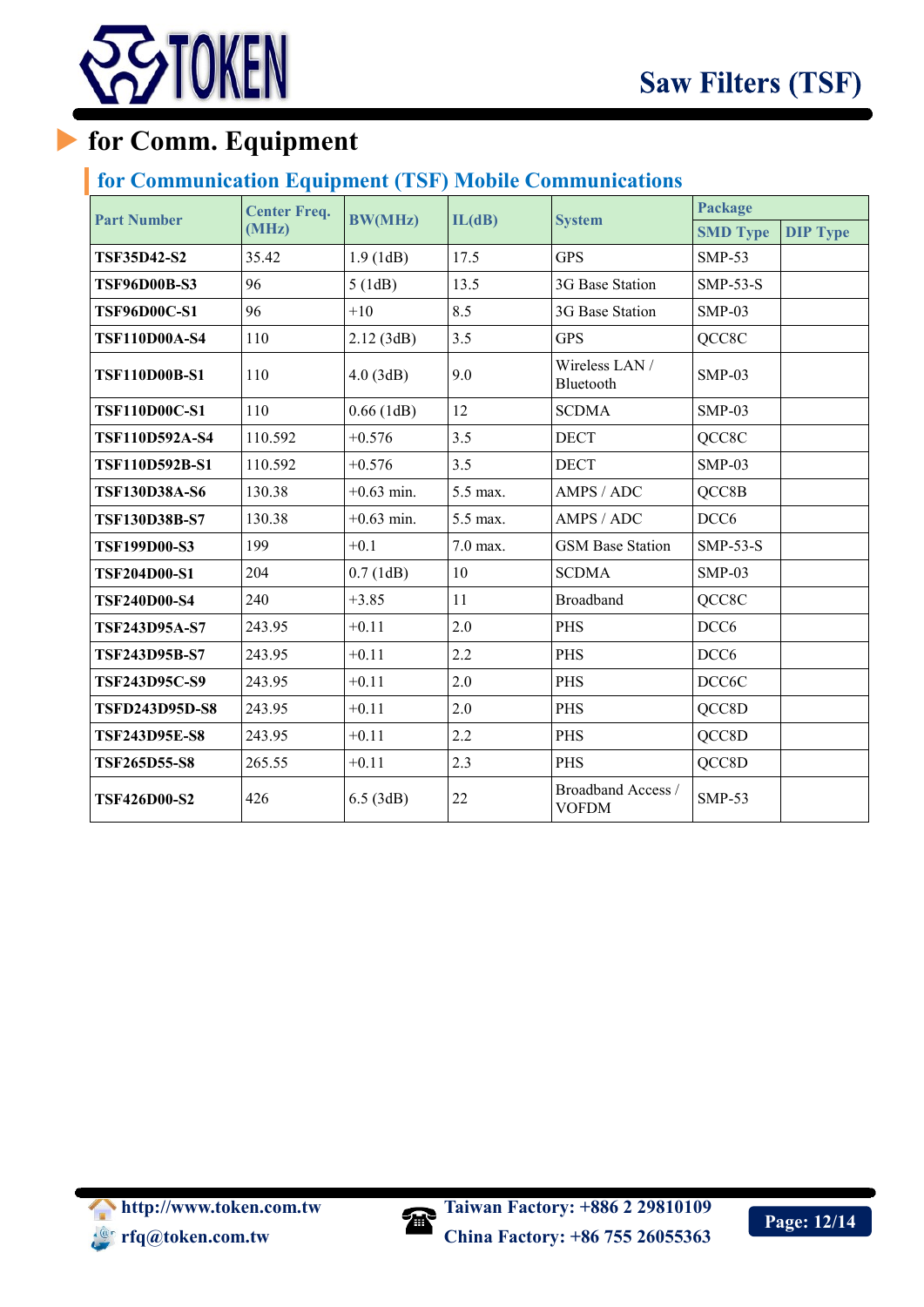

# **Order Codes**

## **Order Codes (TSF)**

| <b>TSF</b>  |        | <b>302D00</b>     | A          | S <sub>1</sub> |
|-------------|--------|-------------------|------------|----------------|
| Part Number |        | Center Freq.(MHz) | Series No. | Package        |
|             | 302D00 | 302 MHz           | None       | S <sub>1</sub> |
|             | 310D00 | 310 MHz           | А          | S <sub>2</sub> |
|             | 391D25 | 391.25 MHz        | B          | D1             |
|             |        |                   | C          | D <sub>2</sub> |
|             |        |                   |            | D3             |